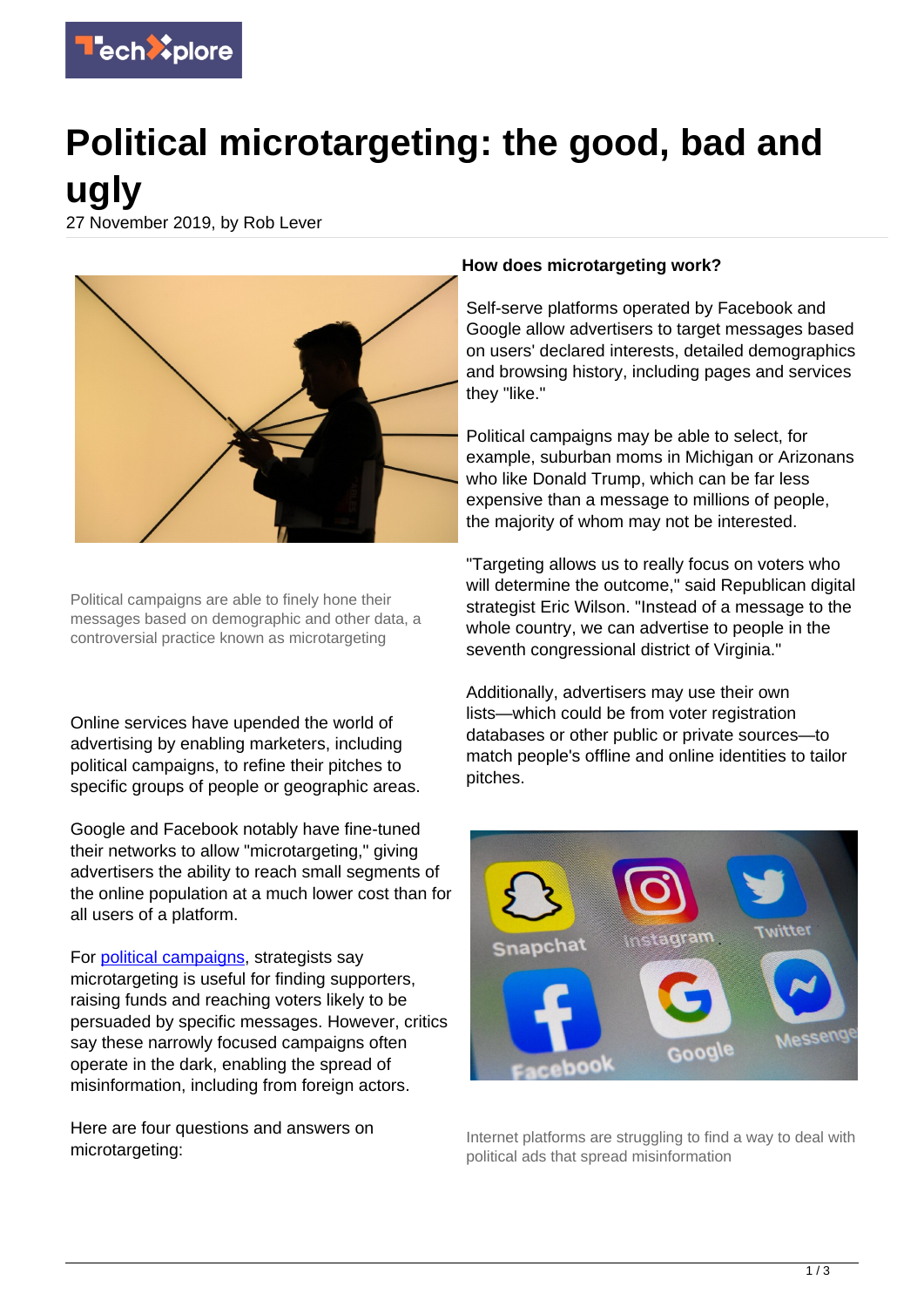

## **What's the problem?**

Targeted ads are not unique to the internet. Marketers who use direct mail have long gathered data to find receptive customers, as do telemarketers.

But critics of online microtargeting argue that targeting is often based on highly [personal data](https://techxplore.com/tags/personal+data/) such as search queries, Facebook "likes" and browsing histories, often with little disclosure to users.

Additionally, platforms "facilitate and incentivize the most extreme content because they allow [political](https://techxplore.com/tags/political+actors/) [actors](https://techxplore.com/tags/political+actors/) to speak only to the people likely to be the most sympathetic and responsive," said Daniel Kreiss, a researcher at the Center for Information, Technology and Public Life at the University of North Carolina.

Karen Kornbluh, director of the digital innovation democracy initiative at the German Marshall Fund, said microtargeting can allow campaigns to operate under the radar.

"If different people are showed different messages, it pulls the rug out from having an open debate," she said.

### **Why not ban political microtargeting?**

Google has barred the use of microtargeting. allowing candidates only to select general categories such as age, gender or postal code location.

Twitter said it would ban political advertising, arguing that microtargeting and unchecked misinformation are harmful to the democratic process

Twitter has banned all political ads on its platform, except for non-electoral "cause-based" messages, arguing that microtargeting is bad for democracy.

The moves put pressure on Facebook, which is considering revising its targeting policy and last year removed the ability to use categories including race, ethnicity, sexual orientation and religion.

But both Republican and Democratic strategists condemned the Twitter and Google limits, warning they would help incumbents and make campaigns more expensive for newcomers.

Limits on targeting "would force campaigns to return to the old strategy of carpet-bombing the airwaves with expensive and annoying TV ads,'" said WPA Intelligence chief executive Chris Wilson, who has worked on Republican campaigns, in a Washington Post essay.

"This is how TV-heavy campaigns have been run for decades, and research shows it led to a 20-year decline in voter participation pre-microtargeting."

The Democratic political action committee Acronym agreed, saying the Google ban "means that campaigns cannot even upload their lists of supporters who have raised their hands to support their candidates."

The ban means "Google stands to make a lot MORE money off of campaigns, as we'll have to spend more to find and reach our intended audiences," Acronym said in a statement.